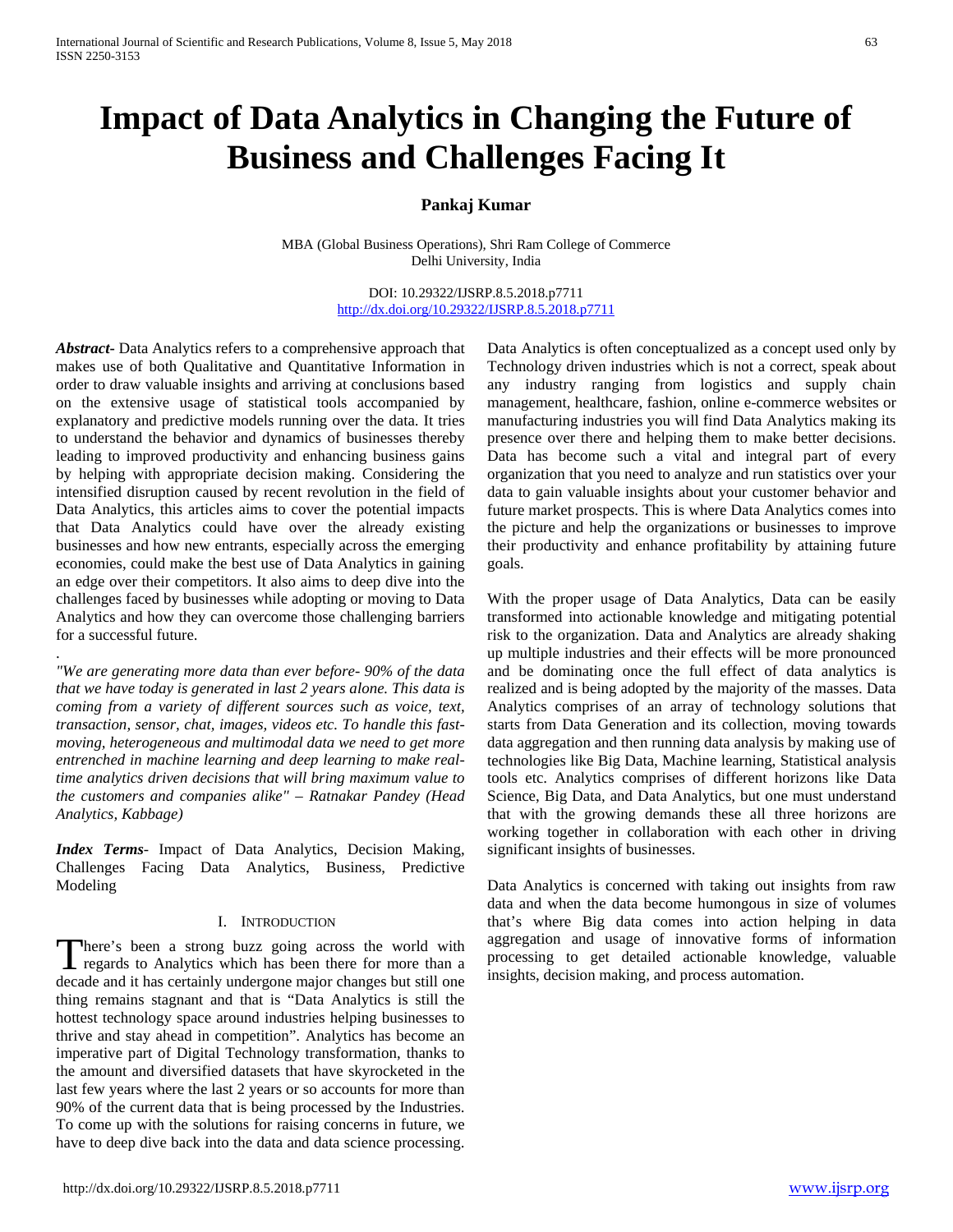

**Figure 1:** Data Analytics Process **(**Source: *Author***)**

The above diagram aims to show how data analytics process works in brief which usually starts from Initial stage of data gathering from various sources, after which data is analysis by doing cleaning and modeling, then moved into the Visualization part where data is visualized using sophisticated tools like Tableau or QlikView, post which it available for publishing and end user consumption.

## II. HOW IS DATA ANALYTICS IMPACTING THE DIFFERENT INDUSTRIES WORLDWIDE

*"Analytics will define the difference between the losers and winners going forward,"* says Tim McGuire, a McKinsey director.

If you aren't aware how advanced analytics is reshaping the future of businesses, it's high time you should figure out how your business can reap the benefits of Data Analytics. Established traditional business models are now under attack and are totally disrupted by Digital Transformation. No longer can companies now succeed if they try to aim blindly at their potential customers. You need to take a deep dive into the powerful world of data to draw informative insights and to understand the changing dynamics and behavior of your customers. Speak about any industry and you will find data analytics penetrating its waves in there ranging from customer experience management industry to heavy manufacturing industries, big data, internet of things and digital transformation are taking a toll on the already existing traditional business models, increasing efficiency, providing better profitability and adding to the bottom line.

Over 90% of the Companies are highly considering advanced analytics and big data as a strategic priority and as much as 80% companies are said to believe that their industry will be completely affected and revolutionized with data analytics in the next 5 years or so. Recently Tencent holdings limited announced an investment of whooping \$1.1 billion in Ola, one of the leading players in the rideshare market, that will help to establish its operations in data analytics and to get better insights about their

customers. Companies embracing the full benefits of data analytics won't just hold a competitive advantage over their peers but also help to transform their existing business models and industries by driving growth in new emerging sectors.

Businesses are strongly affected by leveraging the powerful benefits of Data Analytics. Here below are few insights across different industry verticals how data analytics is helping them to make appropriate decisions.

- (i) Financial companies and Investment banking companies are making use of Predictive modeling to analyze their fund performances and do competitive analysis. Also using tools for performing dividend and interest recalculations.
- (ii) HR Industry is seeing a huge reform with the introduction of HR Analytics and People Analytics. Making use of advanced analytics to hire the bestfit candidate and to screen potential candidates for desired profile. Using ex-post CV analysis to check for the effectiveness of HR policies and procedures.
- (iii) Logistics and supply chain management industries are gaining huge benefits where data analytics has helped to cut down their costs and increase their profitability. Analyzing GPS/Satellite navigational data that tracks the movement of fleets of vehicles carrying supplies to gain more detailed insights at a deeper level than before, where the vehicles are going and what supplies they are carrying with so that fewer can travel shorter distances and save costs.
- (iv) Large Telecom companies are also benefiting hugely by making extensive and effective use of data analytics to analyze the bill related frauds. Companies have been well able to keep a track of the fraudulent use of mobile handsets, unauthorized usage of accounts and SIM card cloning.
- (v) Data Analytics is being employed to evaluate the impact of health and safety training on accidents in extractive industries and thus helping to save lives.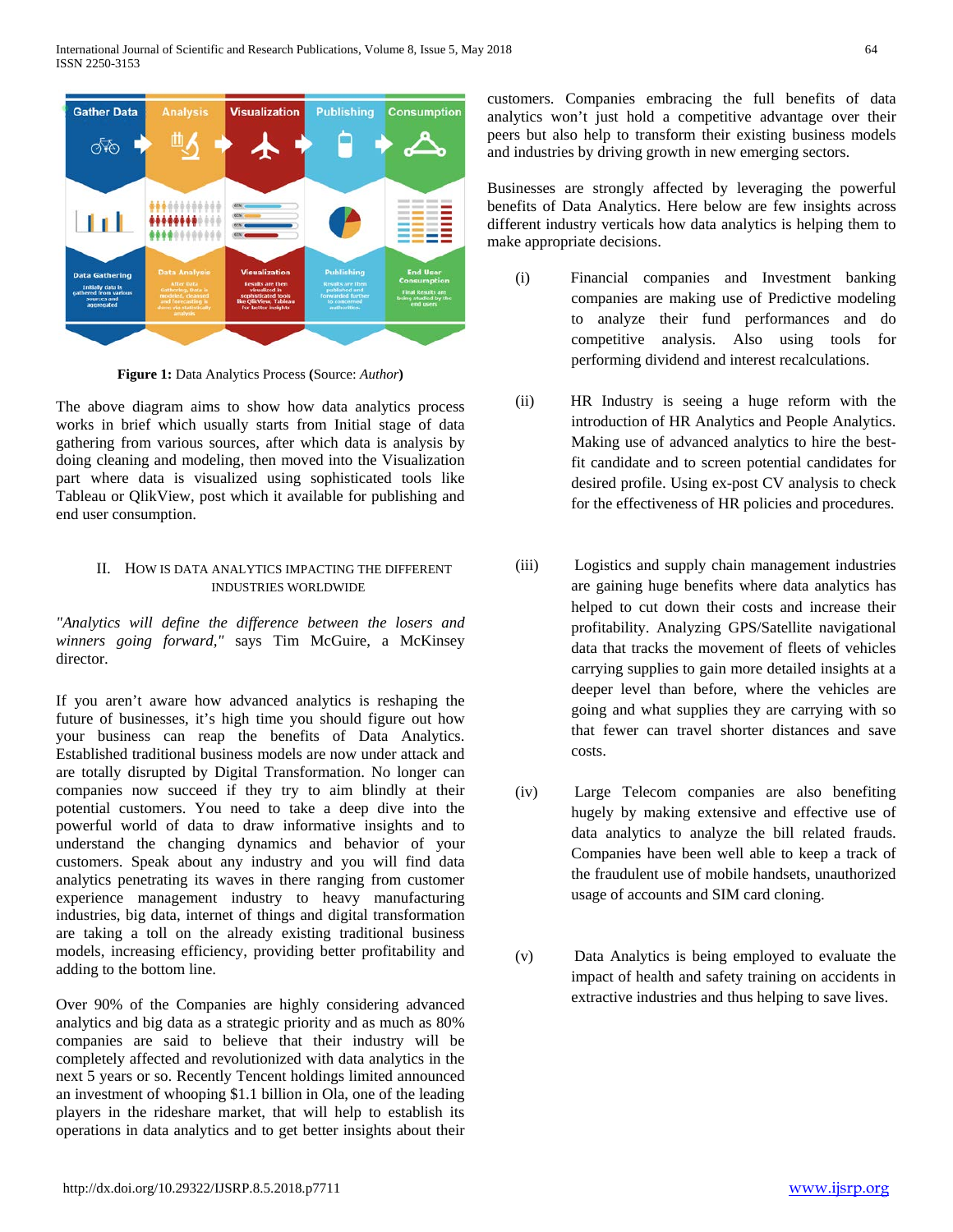

**Figure 2:** Impact of Big Data & Analytics on Industries (Source: *Motivitylabs*)

# III. BIG DATA AND DATA ANALYTICS IMPACT ON BUSINESS MODELS

Digital transformation has already disrupted the traditional business models and the newer business models relying on big data and data analytics are getting improved and evolving with changes. Below are some valuable key insights on how it is transforming the Business models.

- (i) *Generating Valuable Business Insights* Big Data has the capability to segment the data and channelize the insights by extracting data from potential resources. e-commerce companies like Amazon and Alibaba are using data to their advantage by carefully analyzing the behavior of customers, their preferences, their habits and changing needs. With an appropriate amount of data, they are effectively using data analytics to gain better insights into their customers and hence improving overall profitability.
- (ii) *Improving Operational Business Processes* Data Analytics is offering organizations to make better operations decisions by aggregating data from different sources, applying time series and statistical analysis to gain deep insights into company's weak areas and strength zones. Banking and Financial companies are making use of analytics to track fraudulent transactions. Platform analytics in manufacturing industries and power plants is helping in preventive maintenance by forecasting the possible downtimes and thereby ensuring a preventive measure beforehand.

(iii) *Exponential Growth in the Amount of Data* – With each passing year and increased usage of social media and internet connectivity, businesses across the globe will continue to generate humongous volumes of data. Soon businesses will be going to shift from traditional SQL data analysis to more sophisticated advanced models like Spark.

Overall Organizations would be making use of data analytics to improve the customer experience and build big data into their offerings. Companies will be gaining more market share and improved customer intelligence thereby helping them in streamlining their business operations.

An ordered approach to data-analytic enlightenment



**Figure 3**: Data Analytic Enlightenment Approach (Source: *McKinsey & Company*)

Key Data Analytics Models Used By Businesses for Maximizing Efficiency and Profitability:

- (i) *Customer Segmentation Models* These models are being used by businesses to design marketing strategies and tactics based on the group behavior of customers like understanding their similar characteristics, identifying buying behaviors, uncovering new insights etc.
- (ii) *Predictive Risk Models* Highly used by Banking and Financial Services in order to identify and mitigate potential business risks resulting from fraudulent activities.
- (iii) *Quality Assurance Models* With the Implementation of Quality assurance models, risk towards defective materials in production and manufacturing industries could be highly mitigated. It enables organizations to track defects by making use of historical data, solve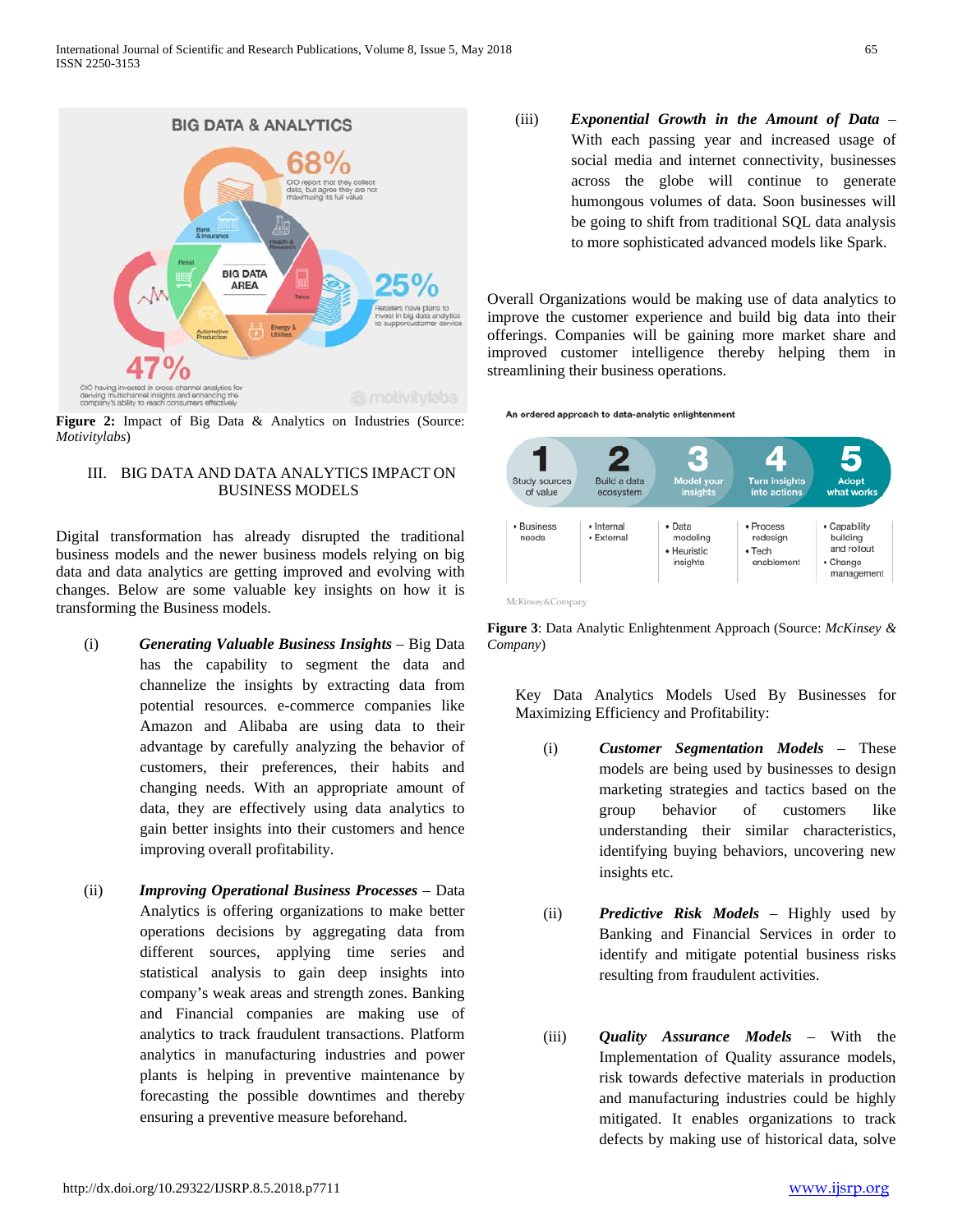problems in production units and avoid headaches while delivering solutions to esteemed business customers.

- (iv) *Predictive Maintenance Models* These models are acting as a key element in aligning or streamlining the business operations by utilizing time-series analysis in order to determine the future unpredictable breakdowns thereby helping organizations to calculate and improve maintenance planning which in turns will lower down the operational costs during critical downtimes.
- (v) *Sentiment Analysis Models* Also referred to as "Option-mining" models that try to analyze and determine sentiments towards an organization and its products and services by identifying, extracting and categorizing information available from the public information portals like social media, blog reviews, e-commerce website product reviews etc By gaining insights into the positive and negative feedback or opinions businesses are acting rapidly in adopting new strategies to counter these negative opinions and enhance positivity towards their business products and service offerings.
- IV. CHALLENGES FACING DATA ANALYTICS: HOW BUSINESSES CAN OVERCOME?

There's no doubt that successful implementation of Data Analytics is helping companies and organizations towards a better, smarter and productive decision making and it is rightly said that without data analytics businesses may go blind and deaf if they don't realize the potential benefits of utilizing Data Analytics. Despite the benefits and proven results are shown by Data Analytics, businesses are still finding lots of building blocks and challenges in front of them in the implementation of Data Analytics. The challenges are appearing in the form of issues with data storage, privacy, and cost of implementation, lack of necessary skills within the organization and much more. The challenges can be categorized across five major verticals as shown below.



**Figure 4:** Challenges Facing Data Analytics Implementation (Source: *Author and Critical analysis of Big Data challenges and analytical methods (Journal of Business Research 2017))*

#### *(i) Data Challenges*

The key to Data Analytics is the analysis of data where data is its foremost an integral component. We are growing so fast and with companies showing a rapid increase in expanding their businesses, they are producing lots of data. As per research stats, it is estimated that we are producing around 2.5 quintillion bytes of data every day and as we keep on progressing this figure is set to increment only. Therefore the first challenge that businesses face is in the form of data where data storage and its quality come from prime importance. Gathering data from various sources and storing massive quantities of unstructured data in its raw form poses a big threat for organizations where inconsistency could lead to data duplicates, inconsistency, logical conflicts and even data loss in worst scenarios. In simple terms, Data challenges refer to challenges ranging from data volume, variety, velocity, veracity, volatility, quality, discovery, and dogmatism.

### *(ii) Financial Challenges*

Data Analytics comes with substantial benefits and profitability in longer run but initially, it is very important to look at the ROI factor while implementing Data Analytics. The cost of implementation of Data Analytics is very huge and a majority of the cost lies in the software expense i.e. while building an analytical database. For implementing data analytics solutions businesses need to have data storage facility, robust servers, network connectivity and monitoring tools. To implementing analytics solutions over 3TB of monthly data, companies need to spend roughly over \$150,000 per month. Therefore getting analytical building solutions for new startups is a real challenge unless they have a strong funding source and that's why many developing countries are lacking behind in Analytics.

#### *(iii) Process Challenges*

Process Challenges basically refers to the challenges faced during Data Acquisition and warehousing, Data mining and cleansing, its interpretation and analysis. It describes the issues faced like how to collect the data, what transformation needs to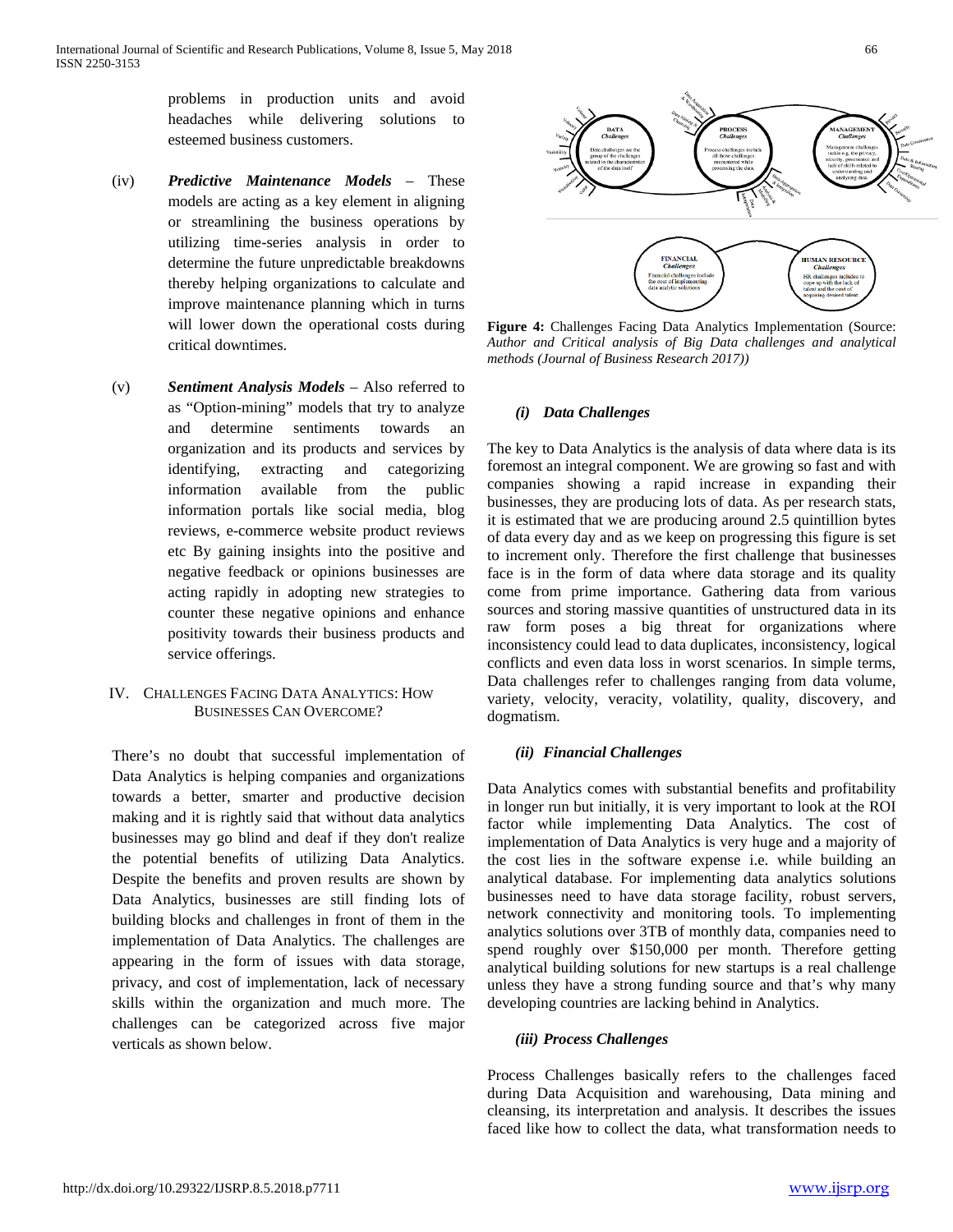International Journal of Scientific and Research Publications, Volume 8, Issue 5, May 2018 ISSN 2250-3153

be applied to the data, what model fits best over the data for driving results.

#### *(iv) Human Resource Challenges*

Lack of talent is another big challenge that Data Analytics industry is facing and according to a report from McKinsey Global institute it is highly anticipated that there will be a shortage of around 1.7 million capable big data professionals. The amount by which the analytics industry is growing, the more it is widening the skill set gap. Therefore outsourcing appropriate talent in the Data Analytics industry has become a major challenge for the organizations.

#### *(v) Management Challenges*

The last but not the least challenge is encountered is in the form of management which deals with the compliances, data governance, privacy issues, security, data ownership and running the entire business operations. With the increasing peer to peer competition and latest advancements in technology, it is up to the management to decide which technology works out best for them without introducing any potentials risks and problems.



**Figure 5:** Challenges By Degree of Big Data Adoption (Source: *[https://bi-survey.com](https://bi-survey.com/)*)

As the challenges look quite big and are on the rise over the time, it is important to address them effectively and that too at the earliest because everyone knows how data analytics could turn up the fortunes of a company. Though the challenge of cost remains a major issue and that could be overcome only once the technology gets widespread across the globe with additional support from the governing bodies of that particular country. While speaking about the lack of talent, various online portals and additional courses are being impacted by all the major universities across the world enabling the new students and existing employees to enhance their skill sets in the field of business and data analytics. It is expected that with time the gap

between the corporate demand and desired talent would come down.

#### V. CONCLUSION

The amount of data that is being generated these days has taken the world by storm and there are no signs slowing it down, come 2020 and it is expected that every individual across the world will be creating around 7 MBs of data every second. Big Data is going to open big opportunities for the businesses to act and respond to. With the fast changing world, rapidly revolving innovations and challenging business situations, organizations are searching for alternatives to expanding their revenues while cutting down on their existing expenses, that's where the field of data analytics comes in handy. For data analytics, the future will be a long evolutionary process wherein businesses that will invest in analytics and show faith in thе outcome from аdvаnсеd analytics will slowly gain an advantage ahead in terms of outsized financial performance, subsuming those who remain tіеd tо traditional іntuіtіоn-bаѕеd, mіddlе-mаnаgеr drіvеn decision making processes. The race of advanced analytics has аlrеаdу begun in terms оf thе powerful 'tесh gіаntѕ' having shown the outsized benefits of investing in and driving decisions through advanced analytics. Organizations across the world are demanding much more from their data analytics solutions, requiring immediate data insights that could help them drive business decisions and explore new areas of growth. Hot technologies like Machine learning, Artificial Intelligence, Deep learning, Big Data and Natural language processing are working in collaboration with advanced analytics reshaping the current business models.

According to IDC analysts*, "Total revenues from big data and business analytics will rise from \$122 billion in 2015 to \$187 billion in 2019."* And more developers will be in the line of joining the Big Data Revolution. Considering the statistical reports and high adoption rate of advanced data analytics by businesses, data analytics definitely holds a promising future. But that's on only one side of the story, in order to reap the full potential benefits of data analytics, it is imperative that organizations sort out ways to tackle some of the key challenges ahead in front of them like Data Privacy, bridging the skill set gap, a high cost of implementation etc. Certainly, the benefits coming out from data analytics is definitely worth giving a try despite the challenges that the industry owns, which for sure will come down with time as analytics spread its presence worldwide.

#### **REFERNCES**

[1] The Age of Analytics: Competing in a Data-Driven World by McKinsey & Company, December 2016 (Nicolaus Henke, Jacques Bughin, Michael Chui, James Manyika, Tamim Saleh, Bill Wiseman and Guru Sethupathy)

[2] The Implications of Big Data Analytics on Business Intelligence: A Qualitative Study in China (Procedia Computer Science Volume 87, 2016, Pages 221-226) by Jiwat Ram, Changyu Zhang, and Andy Koronios